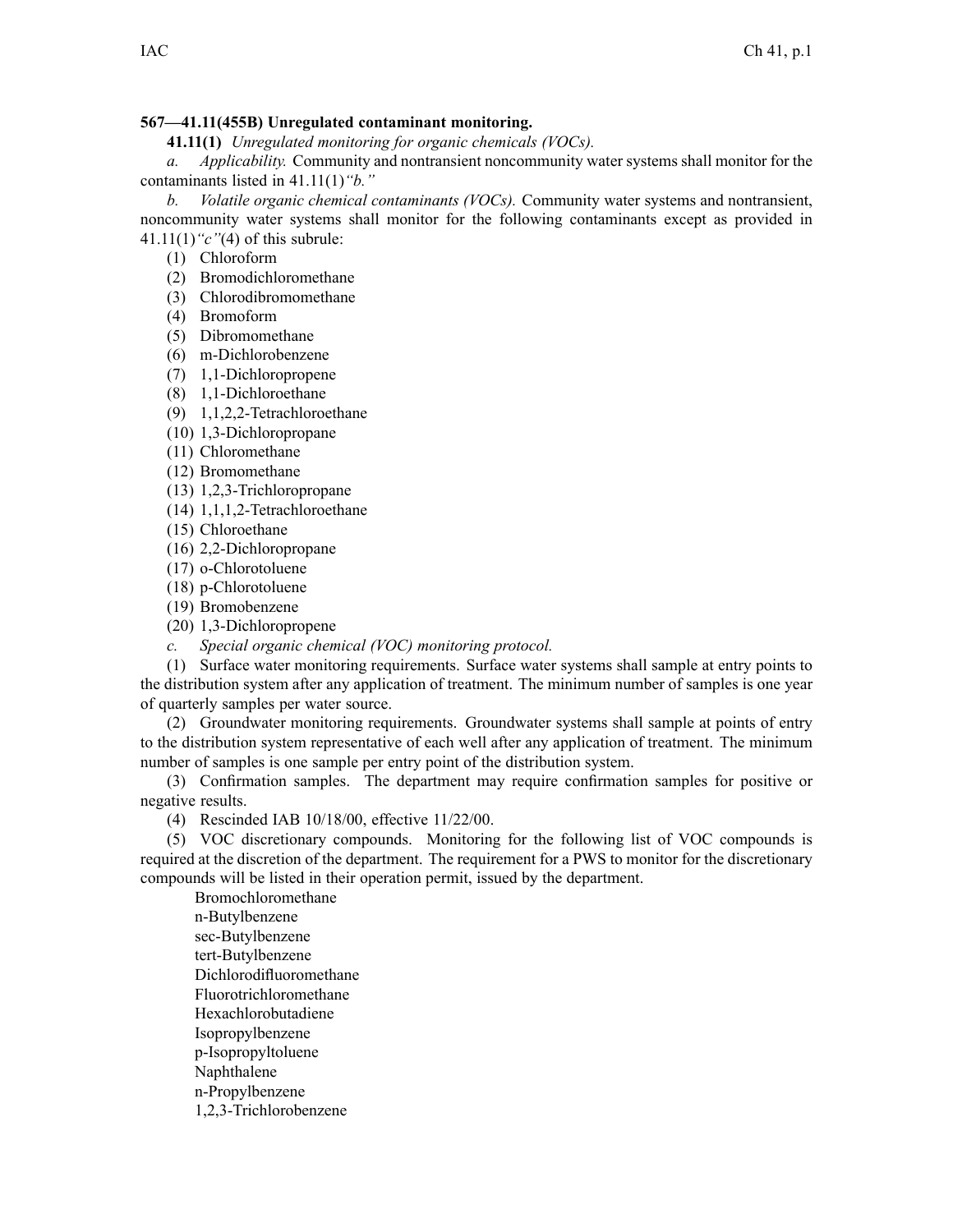1,3,5-Trimethylbenzene

(6) Small system monitoring waivers. Instead of performing the monitoring required by this subrule, <sup>a</sup> community water system or nontransient noncommunity water system serving fewer than 150 service connections may send <sup>a</sup> letter to the department stating that its system is available for sampling. The letter must be sent to the state no later than January 1, 1991. The system is not required to submit samples to <sup>a</sup> certified laboratory for analysis, unless requested to do so by the department.

(7) Repeat monitoring. All community and nontransient, noncommunity watersystemsshall repea<sup>t</sup> the unregulated contaminant monitoring required in this subrule no less frequently than every five years from the dates specified in 41.11(1)*"a."*

(8) Composite samples. The department may reduce the total number of samples <sup>a</sup> system must analyze by allowing the use of compositing. Composite samples from <sup>a</sup> maximum of five sampling points are allowed (for the substances in 41.11(1)*"b"* or *"c"*). Compositing of samples must be done in the laboratory and the composite sample must be analyzed within 14 days of collection. If the population served by the system is greater than 3,300 persons, then compositing may only be permitted by the department at sampling points within <sup>a</sup> single system. In systems serving less than or equal to 3,300 persons, the department may permit compositing among different systems provided the five-sample limit is maintained.

*d. Analytical methods.*

(1) Methodology references. Analysis under this subrule shall be conducted using the recommended methods as follows, or their equivalent as determined by the department and EPA: 502.2, "Volatile Organic Compounds in Water by Purge and Trap Gas Chromatography with Photoionization and Electrolytic Conductivity Detectors in Series," or 524.2, "Volatile Organic Compounds in Water by Purge and Trap Capillary Column Gas Chromatography/Mass Spectrometry." These methods are contained in "Methods for the Determination of Organic Compounds in Finished Drinking Water and Raw Source Water," September 1986, available from the Drinking Water Public Docket or the National Technical Information Service (NTIS), NTIS PB91-231480 and PB91-146027, U.S. Department of Commerce, 5285 Port Royal Road, Springfield, VA 22161. The toll-free number is 800-336-4700. Analysis for bromodichloromethane, bromoform, chlorodibromomethane, and chloroform also may be conducted by EPA Method 551, and analysis for 1,2,3-trichloropropane also may be conducted by EPA Method 504.1.

(2) Certified laboratory requirements. Analysis under this subrule shall only be conducted by laboratories certified under 567—Chapter 83.

**41.11(2)** *Inorganic and organic unregulated contaminants monitoring.*

*a. Applicability.* Monitoring for unregulated contaminants. Monitoring of the contaminants listed in 41.11(2)*"b"* and 41.3(1)*"f"* shall be conducted as follows:

(1) Sampling for unregulated organic contaminants. Each community and nontransient noncommunity water system shall take four consecutive quarterly samples at each source/entry point for each contaminant listed in 41.11(2)*"b"* and repor<sup>t</sup> the results to the department. Monitoring must be completed by December 31, 1995, and take place during the calendar quarter which is specified by the department.

(2) Sampling for unregulated inorganic contaminants. Each community and nontransient noncommunity water system shall take one sample at each source/entry point for each contaminant listed in 41.3(1)*"f"* and repor<sup>t</sup> the results to the department. Monitoring must be completed by December 31, 1995, using the methodology specified in 41.3(1)*"f."*

*b. Unregulated organic chemical (SOC) contaminants.* Systems shall monitor for the unregulated contaminants listed below, using the methods identified below and using the analytical test procedures contained within Technical Notes on Drinking Water Methods, EPA-600/R-94-173, October 1994, which is available at NTIS, PB95-104766. Method 6610 shall be followed in accordance with the Standard Methods for the Examination of Water and Wastewater, 18th edition Supplement, 1994, American Public Health Association. Thisincorporation by reference was approved by the Director of the Federal Register in accordance with 5 U.S.C. 552(a) and 1 CFR Part 51, effective January 4, 1995. Copies of methods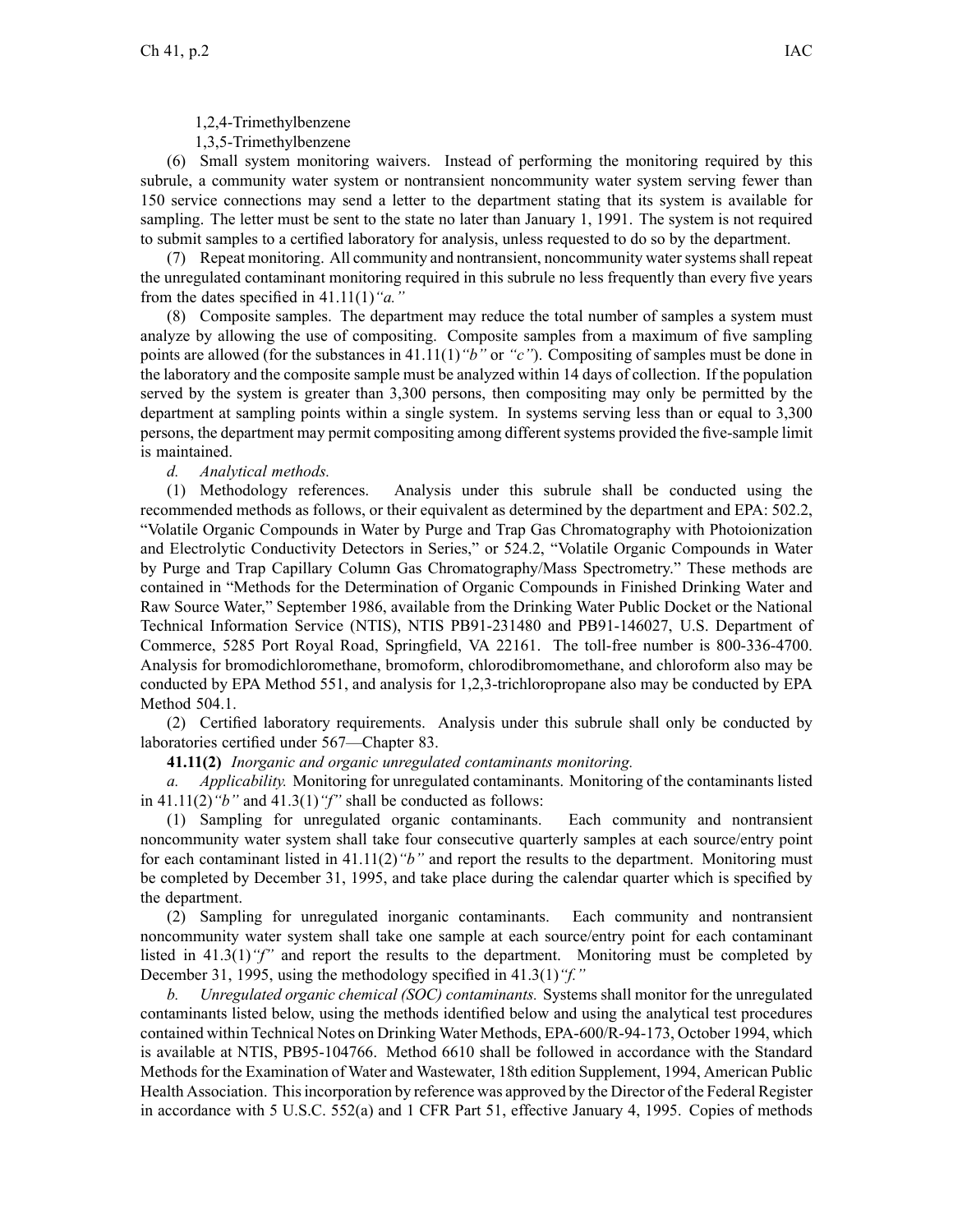listed in Standard Methods for the Examination of Water and Wastewater may be obtained from the American Public Health Association, 1015 Fifteenth Street NW, Washington, DC 20005. Copies may be inspected at EPA's Drinking Water Docket, 401 M Street SW, Washington, DC 20460; or at the Office of the Federal Register, 800 North Capitol Street NW, Suite 700, Washington, DC. UNREGULATED ORGANIC CONTAMINANTS

| Organic Contaminants | <b>EPA Analytical Method</b> |
|----------------------|------------------------------|
| Aldicarb             | 531.1, 6610                  |
| Aldicarb sulfone     | 531.1, 6610                  |
| Aldicarb sulfoxide   | 531.1, 6610                  |
| Aldrin               | 505, 508, 508.1, 525.2       |
| Butachlor            | 507, 525.2                   |
| Carbaryl             | 531.1, 6610                  |
| Dicamba              | 515.1, 515.2, 555            |
| Dieldrin             | 505, 508, 508.1, 525.2       |
| 3-Hydroxycarbofuran  | 531.1, 6610                  |
| Methomyl             | 531.1, 6610                  |
| Metolachlor          | 507, 508.1, 525.2            |
| Metribuzin           | 507, 508.1, 525.2            |
| Propachlor           | 507, 508.1, 525.2            |

## AND METHODOLOGY

*c. Monitoring protocols.*

(1) Groundwater sampling protocols. Groundwater systems shall take <sup>a</sup> minimum of one sample at every entry point to the distribution system which is representative of each well after treatment. Each sample must be taken at the same source/entry point unless conditions make another sampling point more representative of each source or treatment plant.

(2) Surface water sampling protocols. Surface water systems shall take <sup>a</sup> minimum of one sample at each entry point to the distribution system after treatment. Each sample must be taken at the same source/entry point unless conditions make another sampling point more representative of each source or treatment plant. For purposes of this subparagraph, surface water systems include systems with <sup>a</sup> combination of surface and ground sources.

(3) Multiple sources. If the system draws water from more than one source and the sources are combined before distribution, the system must sample at an entry point to the distribution system during periods of normal operating conditions (i.e., when water representative of all sources is being used). If <sup>a</sup> representative sample of all water sources cannot be obtained, as determined by the department, separate source/entry points with the appropriate monitoring requirements will be assigned by the department.

(4) Sampling waivers. Each community and nontransient noncommunity water system may apply to the department for <sup>a</sup> waiver from the requirements of 41.11(2)*"c"*(1) and (2).

(5) Bases of sampling waivers. The department may gran<sup>t</sup> <sup>a</sup> waiver for the requirements of 41.11(2)*"a"*(1) based on the criteria specified in 41.3(455B) and 41.5(455B). The department may gran<sup>t</sup> <sup>a</sup> waiver from the requirement of 41.11(2)*"a"*(2) if previous analytical results indicate contamination would not occur, provided this data was collected after January 1, 1990.

(6) Confirmation sampling. A confirmation sample for positive or negative results may be required by the department.

(7) Composite sampling. The department may reduce the total number of samples <sup>a</sup> system must analyze by allowing the use of compositing. Composite samples from <sup>a</sup> maximum of five sampling points are allowed. Compositing of samples must be done in the laboratory and the composite sample must be analyzed within 14 days of collection. If the population served by the system is greater than 3,300 persons, then compositing may only be permitted by the department at sampling points within